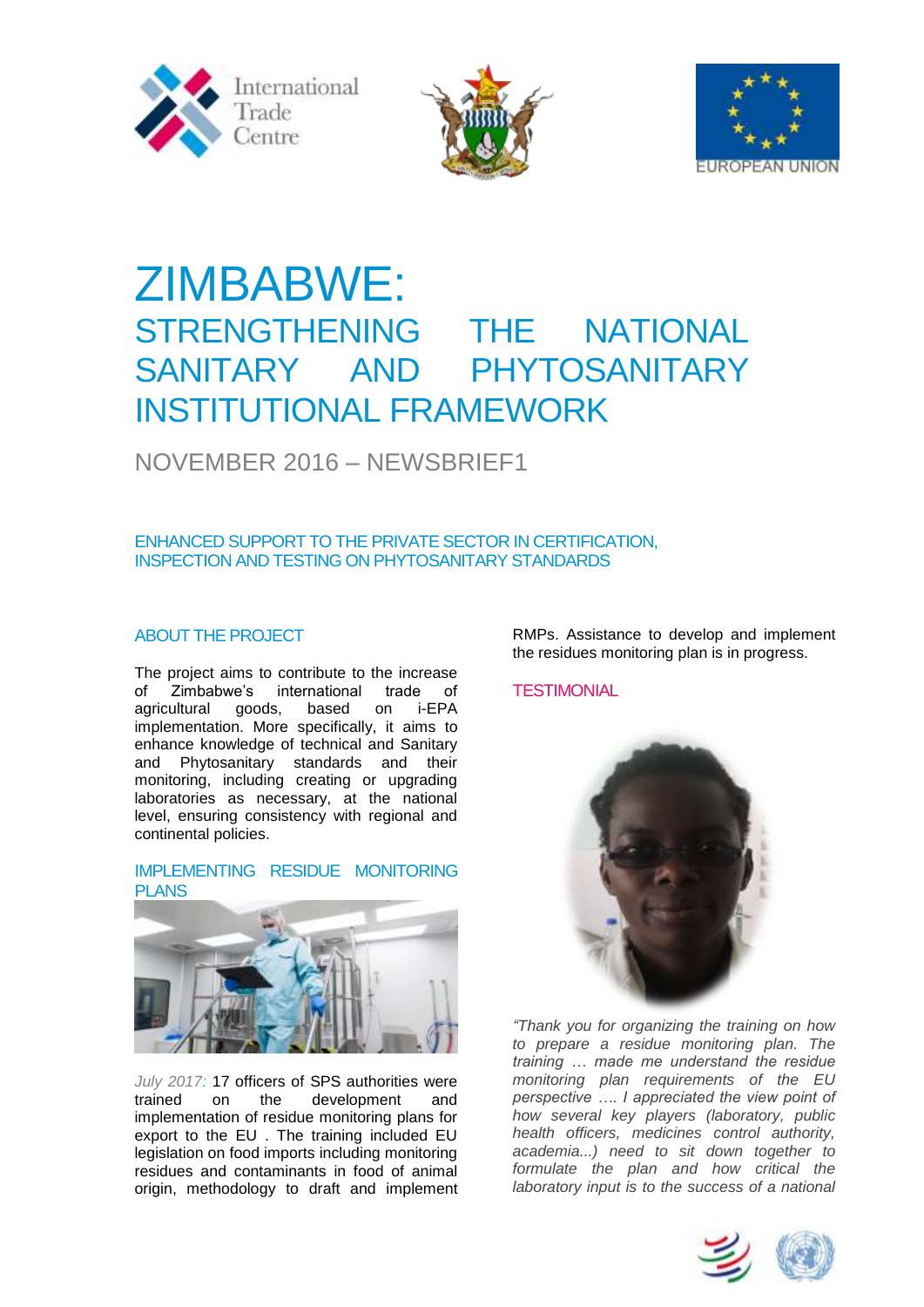*residue monitoring plan …. What caught my attention the most was that product could be sent to the EU community awaiting laboratory results. This was divergent to my belief that products could only be sent upon compliant laboratory result confirmation.*

*Thank you once again for the opportunity to broaden our perspective on the EU market requirements and how to better submit the required information".*

*- Dr. Uchirai Chindezwa, Veterinary Research Officer* 

## EU FOOD IMPORT REQUIREMENTS



*June 2017:* 46 participants improved their knowledge on EU import requirements related to food. Participants were taken through sessions on EC Regulations-EU General Food Law, Hygiene, Official Controls; requirements in fresh fruits and vegetables, and animal origin foods; HACCP, GHP, traceability; EU export authorizations and approvals, test methods and quality assurance, DG Sante and Veterinary Office Inspections, and Special Import Conditions.

#### LABORATORY BUSINESS PLAN



*June 2017:* 19 laboratory personnel were trained in the development of laboratory business plans. Sessions included Financial management, Revenues- test services,<br>certificates, expertise: Activity-based certificates, expertise; Activity-based management, process value analysis, value addition, and minimizing non-value added activities; Financial strategies and targets including reporting and policies; Setting future activities, and practical business plan writing.

#### NATIONAL GOOD AGRICULTURAL PRACTICES STANDARD ZIMGAP

*February 2017*: ZimGAP: A national standard on GAP has been developed and published for the horticulture sector.



The ZimGAP standard may be purchased from the Standards Association of Zimbabwe's Information Centre by emailing: bmutanga@saz.org.zw ; rmarunda@saz.org.zw ; info@saz.org.zw

Moreover, 35 participating extension officers and lead farmers have been trained on implementing this standard. These extension officers and lead farmers will cascade the training in different regions

### PREPARING LABORATORIES FOR **ACCREDITATION**

*November 2016:* To support the accreditation of Zimbabwe's SPS laboratories, 26 laboratory technicians from different SPS laboratories were trained to implement ISO 17025. ISO 17025 standard provides general requirements for the competence of testing and calibration laboratories. Certificates from accredited laboratories helps exporters by improving acceptability of their certified products and systems in target markets.